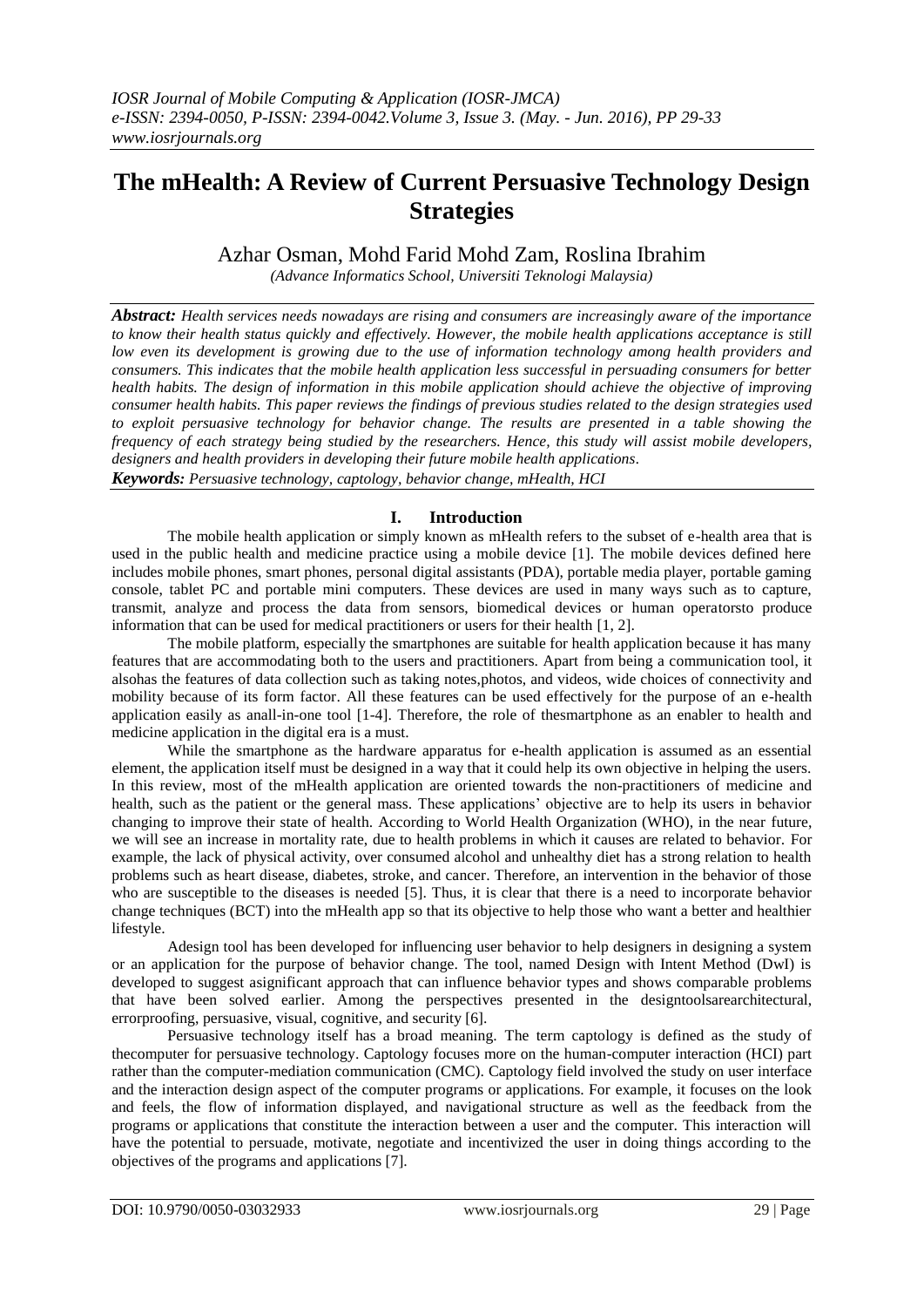Persuasive technology would benefit to the user as it can act as an agent of behavior change to the user. It has three functional roles that would make behavior changing possible. The first one is the role of the social actor where it creates arelationship with the user and using that relationship to motivate behavior changing. This includes giving rewards, modeling user behavior, and providing social support. The second functional role is a medium that would contribute to the experience. People will be able to understand what the cause of a behavior is,providing with indirect experience that can help people in motivating the actof rehearsing a behavior. The last functional role that would benefit is acting as a tool. A tool would help the target behavior become easy to the user. It can be the guide and tell the user what to do to achieve the target. Not only that, it could also do some measurements and calculations that could project a prediction of the outcome of the user in achieving the target behavior. This prediction would help motivate themto change their behavior [7].

In this review, we choose to discuss the persuasive technology in the mHealth apps, in which, will persuade users into attitude and behavior change by using contextual information, guidance, and advice. The persuasive technology uses a computer to change what we think and does [7]. It has become prominence in BCT as nowadays we are closer to the computer, in the form of mobile gadgets and smart phones. That is why we need to know the persuasive technology strategies to be used in designing our BCT mHealth application so that it can attract more users to use it, thus helping more people to get a healthier life.

#### **II. Persuasive TechnologyAnd Its Application**

The persuasive technology works by using a computer to be the social actors to persuade users in doing things. This being said, a computer not only assumed the roles of tool and medium for users, it also act as a social actor in which can be persuasive. For example, in the late 90s and early 2000s, pocket pet games such as Tamagotchi and Nintendo's Pocket Pikachu requires their "masters" to feed them, play with them, and taking care of them in order to let them survived. If there are no "care" given, the pet will die. This would certainly affect its masters' feeling and affectionate. In Pocket Pikachu, the masters need to be physically active so that the digital pet also become healthy. For this reason, Nintendo has incorporated the use of pedometer that could track the owners' physical movement into the device. The owners' need to stay physically active consistently so that their pet will also be active and not die [7-8].

Pocket Pikachu has demonstrated how computing device can be a social actor in influencing behavior change. Through support, encouragement, feedback, and reward as positive reinforcement, entertainment technology such as games can benefit in behavior changing, especially into positive ones [8]. For this to happen, correct social cues need to be presented to the users so they can act just as intended by the applications or games. There are five types of social cues discussed by Fogg (2002), namely (with example): physical (face expression, eye contact, body movement), psychological (personality, feelings, empathy), language (interactive, recognition), social dynamics (cooperation, answering questions, reciprocity) and social roles (relationship – teammate, opponent, guide) [8].

To deliver the social cues for persuasive technology in behavior changing, the designer, and developer of the mHealth apps can use different strategies. Halko and Kientz (2010) has listed eight general strategies that can be used by a persuasive technology. These strategies have been categorized into four types: instruction style, social feedback, motivation type, and reinforcement type [9]. Authors in [10-13] havelisted other strategies and features that can be used such as tailoring or personalization, reminder, simulation, and information quality. Each of this strategies isdiscussed in Table 1.

| <b>Strategy</b>                | <b>Description</b>                                                                                          |  |  |  |  |  |  |
|--------------------------------|-------------------------------------------------------------------------------------------------------------|--|--|--|--|--|--|
| Authoritative <sup>[7,9]</sup> | Using an agent with authority like a strict instructor to discipline the user of achieving the targeted     |  |  |  |  |  |  |
| Tunneling[11]                  | outcome. Example: A game named MOPET has a virtual agent that assumed the role of a drill sergeant.         |  |  |  |  |  |  |
|                                | The agent will instruct the user in a strict manner to start playing the game for another amount of time.   |  |  |  |  |  |  |
| Non-Authoritative              | Using a neutral agent such as friends and colleagues to encourage the user to achieve the targeted outcome. |  |  |  |  |  |  |
| [9, 12]                        | Example: Using Facebook comments feature to encourage friends in achieving target such as the Three         |  |  |  |  |  |  |
|                                | Good Things (3GT) Facebook app.                                                                             |  |  |  |  |  |  |
| Cooperative [9]                | Using the sentiment of a user working together with friends and colleagues to achieve the targeted outcome. |  |  |  |  |  |  |
| Competitive [9]                | Using the competitive element when a user competing with friends and other users to win the competition     |  |  |  |  |  |  |
|                                | in order to achieve the targeted outcome.                                                                   |  |  |  |  |  |  |
| Extrinsic [9]                  | Using the external motivators, for example, giving atrophy and physical prizes as a reward for activities   |  |  |  |  |  |  |
|                                | done to achieve the targeted outcome.                                                                       |  |  |  |  |  |  |
| Intrinsic [9]                  | Using the internal motivators like feeling happy or feeling healthy as a self-motivation factor in order to |  |  |  |  |  |  |
|                                | achieve targeted outcome.                                                                                   |  |  |  |  |  |  |
| Negative                       | Put away unpleasant stimulus such as the look of sick and as the user performs the healthier behavior.      |  |  |  |  |  |  |
| Reinforcement [7,9]            | Example: Tamagotchi virtual pet will become sick and eventually dies if its master did not feed him well.   |  |  |  |  |  |  |
| Positive                       | Includes pleasant stimulus of good looking elements such as flowers blooming and a healthier character as   |  |  |  |  |  |  |
| Reinforcement                  | the user performs thehealthier behavior. For example, Pikachu in the Pocket Pikachu will look healthier and |  |  |  |  |  |  |
| [7, 8, 9]                      | stronger when its master did physical activities.                                                           |  |  |  |  |  |  |
| Tailoring                      | Using customization techniques to provide functions or information that specifically matches the user       |  |  |  |  |  |  |

**Table 1:**Persuasive Technology Design Strategies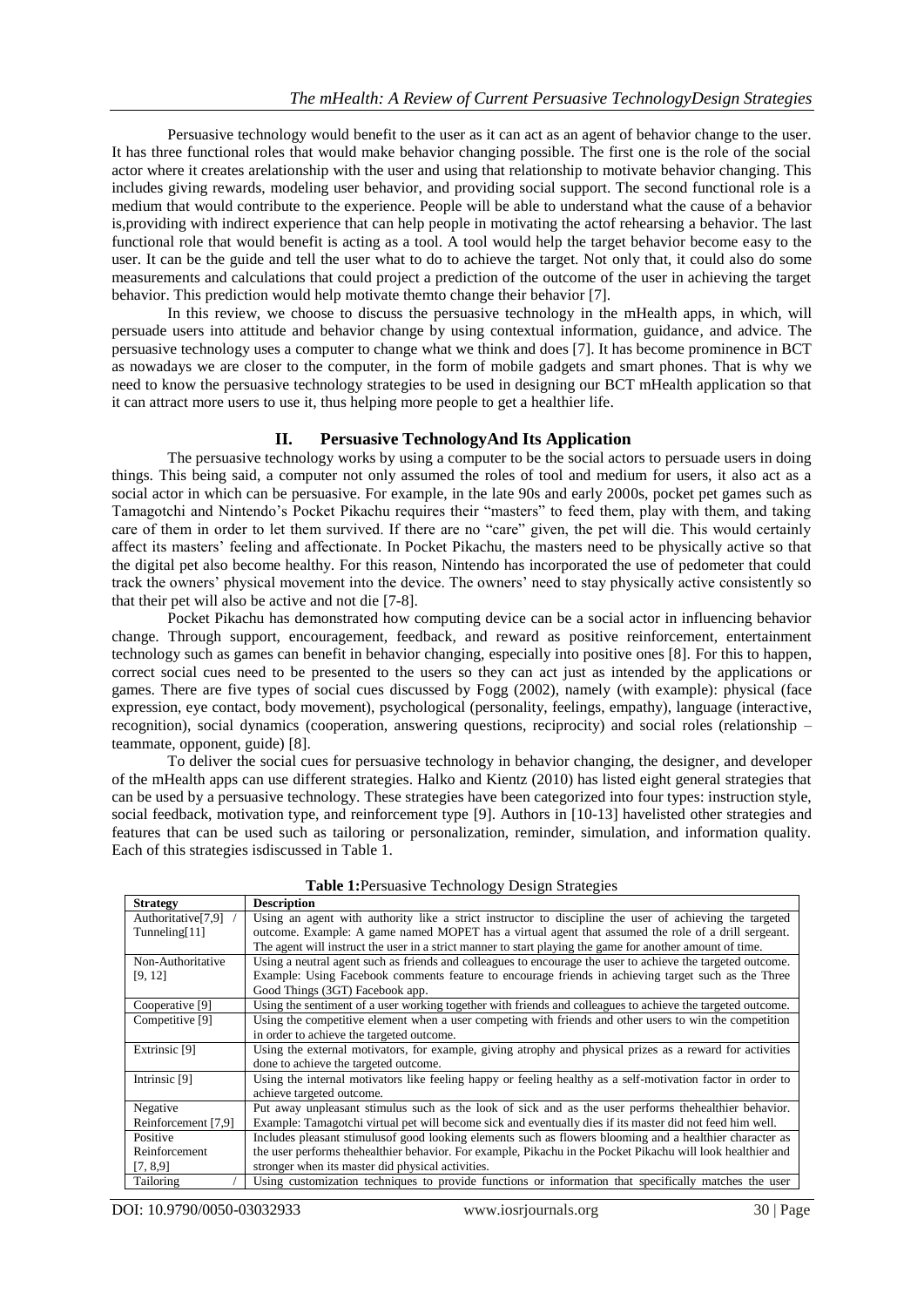| Personalization [7] | profiles and context in order to persuade a behavior change.                                                 |  |  |  |  |  |  |
|---------------------|--------------------------------------------------------------------------------------------------------------|--|--|--|--|--|--|
| Reminder [13]       | Using reminders to remind the user of their target in order to persuade them to do the activities to achieve |  |  |  |  |  |  |
|                     | their targeted outcome.                                                                                      |  |  |  |  |  |  |
| Reduction [13]      | Using reduction techniques to reduce the complexity of the system or application in order to persuade the    |  |  |  |  |  |  |
|                     | user to use the system or application in order to achieve their targeted outcome.                            |  |  |  |  |  |  |
| Information Quality | Good and high-quality information that is credible and trustworthy are presented to the user in order to     |  |  |  |  |  |  |
| $[13]$              | persuade them to do the activities to achieve their targeted outcome.                                        |  |  |  |  |  |  |

# **III. Review Methodology**

The study aims to identify and review previous research that focused on strategy been used in persuasive technology specifically in the mobile health industry. References to this study are searched for fulltext of articles within Science Direct, IEEE Explorer, and Google Scholar databases. The articles are then filtered by further criteria so that only the articles related to the subject were taken for analysis. The criteria that we have used for further analysis relating to the above article is to assess the results of the study run by the researchers who brings a positive impact after strategies been used. The references were searched based on the combination of keywords "persuasive technology", "captology", "mHealth" and "mobile application". This study uses the articles that published from 2010 to 2016, a range of 7 years period of time. Figure 1 below illustrates the research process that these studies have been followed.



**Fig.1** Research Methodology

# **IV. Results**

The results of this revieware represented by the following Table 2.

| Strategy                     | ິ<br>c<br>Authors            |                                           |                                         |                              |                                 |                                             |                                           |                                       |                                 |                                        |                                                     |                         |                                                                                    |                                       | Total                                  |                         |                |
|------------------------------|------------------------------|-------------------------------------------|-----------------------------------------|------------------------------|---------------------------------|---------------------------------------------|-------------------------------------------|---------------------------------------|---------------------------------|----------------------------------------|-----------------------------------------------------|-------------------------|------------------------------------------------------------------------------------|---------------------------------------|----------------------------------------|-------------------------|----------------|
|                              | Bardram et al.<br>Lyrick 100 | Purpura et al.,<br>(2011) <sup>[13]</sup> | Pollak et al.<br>(2010) <sup>(16)</sup> | Haz et al.<br>$(2014)^{131}$ | Fritz et al.<br>$(2014)/^{183}$ | $\frac{\text{Foster at all}}{(2010)^{319}}$ | Grain H. et al.<br>(2013) <sup>2001</sup> | Awar et al.<br>(2013) <sup>[21]</sup> | Artenga ut al., $(2010)^{[22]}$ | Krosa st al.<br>(2013) <sup>[20]</sup> | $\frac{1 \text{dim of } \text{all.}}{(2011) [281]}$ | $\frac{Y}{(2010)^{22}}$ | $\begin{array}{l} \text{Kapletin et al.}\\ \text{G01-5)}^{\text{DD1}} \end{array}$ | Kanget al.<br>(2015) <sup>221</sup> 1 | Adams at al.<br>(2015) <sup>[88]</sup> | Movin(2015)             |                |
| Authoritative/<br>Tunneling  | $\overline{x}$<br>w          | $\overline{x}$<br>m                       | X                                       |                              |                                 |                                             |                                           |                                       |                                 |                                        |                                                     | $\mathbf{x}$            | x                                                                                  | x<br>. .                              |                                        |                         | 6              |
| Non-Authoritative            |                              |                                           |                                         |                              |                                 |                                             |                                           |                                       |                                 |                                        |                                                     | $\overline{\mathbf{x}}$ |                                                                                    | $\overline{\mathbf{x}}$               |                                        |                         | $\mathbb{Z}$   |
| Cooperative                  |                              | X                                         | X                                       |                              | X                               |                                             | X                                         | $\overline{\textbf{x}}$               |                                 |                                        |                                                     | X                       | Х                                                                                  |                                       |                                        | $\overline{\mathbf{x}}$ | ï              |
| Competitiva                  |                              | X                                         | Χ                                       |                              |                                 | $\overline{\mathbf{x}}$                     | $\overline{\mathbf{x}}$                   |                                       |                                 |                                        |                                                     |                         |                                                                                    |                                       |                                        |                         | Ŧ              |
| Extrinate                    |                              |                                           | $\overline{\mathbf{x}}$                 | x                            | X                               | $\overline{\mathbf{x}}$                     |                                           | $\overline{\mathbf{x}}$               |                                 | x                                      | X                                                   | $\overline{\mathbf{x}}$ | $\overline{x}$                                                                     |                                       |                                        | $\overline{\mathbf{x}}$ | 10             |
| Intrinsic                    | $_{\rm X}$                   | $\mathbf{x}$                              |                                         | X                            | $\overline{X}$                  |                                             | X                                         |                                       |                                 | x                                      | X                                                   | X.                      | x                                                                                  |                                       | X                                      | x                       | $_{11}$        |
| Negative<br>Reinforcement    |                              |                                           |                                         |                              |                                 |                                             |                                           |                                       |                                 |                                        |                                                     |                         | x                                                                                  |                                       |                                        |                         | $\mathbf{1}$   |
| Positive<br>Reinforcement    |                              |                                           |                                         |                              |                                 |                                             |                                           |                                       |                                 |                                        | $\overline{\mathbf{x}}$                             | $\overline{X}$          |                                                                                    |                                       | $\overline{\mathbf{x}}$                |                         | $\overline{3}$ |
| Tailoring<br>Personalization | $\overline{\mathbf{x}}$      | $\overline{\mathbf{x}}$                   | $\overline{\mathbf{x}}$                 |                              |                                 |                                             | $\overline{X}$                            | $\overline{\mathbf{x}}$               | $\mathbf{x}$                    |                                        |                                                     | X                       |                                                                                    |                                       |                                        | $\overline{\mathbf{x}}$ | g              |
| Reminder                     |                              |                                           | X                                       | Χ                            |                                 |                                             |                                           | X                                     |                                 | Χ                                      |                                                     | Х                       |                                                                                    | Χ                                     |                                        |                         | 76             |
| Information Quality          | $\overline{\mathbf{x}}$      |                                           | $\overline{x}$                          |                              |                                 |                                             | $\overline{x}$                            |                                       |                                 | $\overline{x}$                         |                                                     | $\overline{\mathbf{x}}$ |                                                                                    | $\overline{x}$                        | $\overline{\mathbf{x}}$                | $\overline{\mathbf{x}}$ | Ţ              |
| Reduction.                   |                              | $\overline{\mathbf{x}}$                   |                                         | $\overline{x}$               |                                 |                                             |                                           |                                       |                                 |                                        |                                                     | $\mathbf{x}$            |                                                                                    |                                       |                                        |                         | $\frac{1}{2}$  |

| Table 2: Persuasive Technology Strategies used in mHealth Industry |  |  |
|--------------------------------------------------------------------|--|--|
|                                                                    |  |  |

As we can see from the result in this review, the most used strategies in persuasive technology design in the mHealth industry are the use of intrinsic motivation, followed by extrinsic motivational. This is followed by cooperative, tailoring or personalization, and information quality. Strategies such as authoritative instruction or tunneling and reminder also being moderately used in the persuasive technology design. Others such as competitive, positive reinforcement, reduction, non-authoritative instruction and negative reinforcement are seldom used in the persuasive technology design.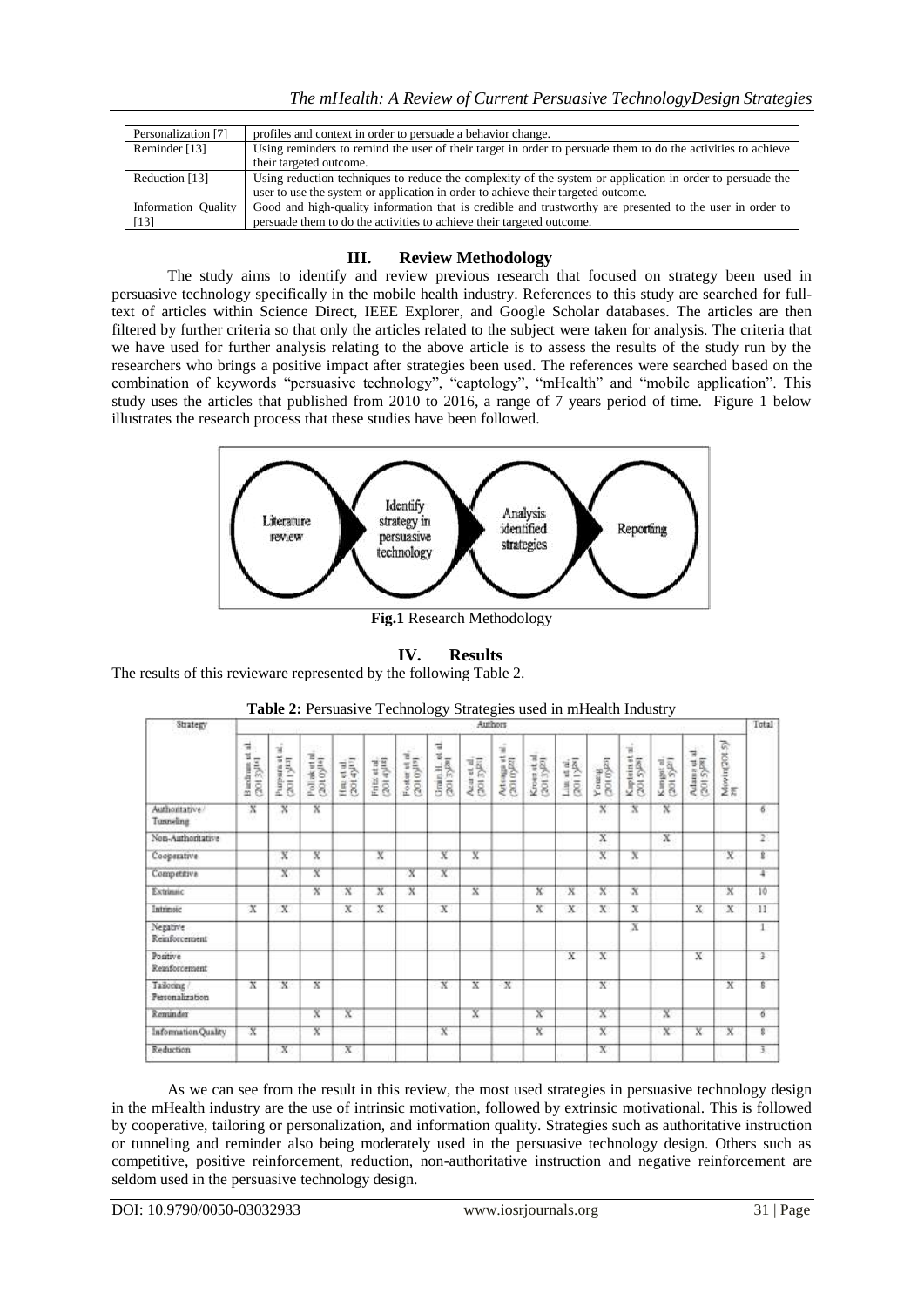Based on the analysis, it was found that the motivational strategies, both extrinsic and intrinsic are the most important persuasive design strategy for a mobile health application.This was probably caused by theofferingof rewards, whether a physical one such as winning prizes that can be seen or a psychological one such as feeling good and healthy.

The use of cooperative strategy can be assumed as a strategy that appears because of the advancement of technology supports its existence. Social sites such as Facebook had a base framework in user networking thus an app that uses its API can use this for cooperative or competitive easily without having to create the user networking element from scratch. We also assumed that tailoring or personalization strategy is used because this will make the users feel easy and used to the app, thus increasing the usage. Other strategies may have lower usage as a strategy for persuasive design but we believe they have their own strength in persuasive technology for behavioral change. After all, this review has some limitation such as the papers used for review are strictly based on mobile health technology in a limited range of year of publishing.

### **V. Conclusion**

For the conclusions, we can conclude that persuasive technology has the potential to provide a positive effect on consumers, especially in the health sector. This is because, in order to make people healthier and create awareness among them, the use of persuasive technology can be used as a tool to create self-motivated people to change for the better. Based on the reference articles that have been made, the strategies observed by researchers marked as shown in the above section. This review hopefully would benefit and assist the designers, developers, and health providers when they develop their mobile health application and increase the achievement of its objectives.

#### **References**

- [1]. Free, C., Phillips, G., Watson, L., Galli, L., Felix, L., Edwards, P.& Haines, A, The effectiveness of mobile-health technologies to improve health care service delivery processes: a systematic review and meta-analysis, PLoS Med,10(1), 2013,e1001363.
- [2]. Adibi, S. (Ed.), Mobile Health: A Technology Road Map (Vol. 5),(Springer, 2015).
- [3]. Boyer, E. W., Fletcher, R., Fay, R. J., Smelson, D., Ziedonis, D., & Picard, R. W, Preliminary efforts directed toward the detection of craving of illicit substances: the iHeal project,Journal of Medical Toxicology, 8(1), 2012, 5-9.
- [4]. Blum, J., & Magill, E., M-psychiatry: Sensor networks for psychiatric health monitoring,Proceedings of The 9th Annual Postgraduate Symposium The Convergence of Telecommunications, Networking and Broadcasting, Liverpool John Moores University, 2008, pp. 33-37.
- [5]. McMillan, B., Hickey, E., Patel, M. G., & Mitchell, C., Quality assessment of a sample of mobile app-based health behavior change interventions using a tool based on the National Institute for Health and Care Excellence behavior change guidance,Patient education and counseling, 2015
- [6]. Lockton, D., Harrison, D., & Stanton, N. A., The Design with Intent Method: A design tool for influencing user behaviour, Applied ergonomics, 41(3),2009, 382-392.
- [7]. Fogg, B. J.,Persuasive technology: using computers to change what we think and do,(Ubiquity, 2002).
- [8]. Grimes, A., & Grinter, R. E., Using entertainment to improve nutrition among African-Americans,Entertainment Media at Home Workshop at CHI, 2006, p. b16.
- [9]. Halko, S., & Kientz, J. A., Personality and persuasive technology: an exploratory study on health-promoting mobile applications, Persuasive technology, Springer Berlin Heidelberg, 2010, pp. 150-161.
- [10]. Langrial, S., Lehto, T., Oinas-Kukkonen, H., Harjumaa, M., &Karppinen, P., Native Mobile Applications For Personal Well-Being: A Persuasive Systems Design Evaluation, PACIS, 2012, p. 93.
- [11]. Arteaga, S. M., Kudeki, M., & Woodworth, A., Combating obesity trends in teenagers through persuasive mobile technology, ACM SIGACCESS Accessibility and Computing, (94), 2009, 17-25.
- [12]. Munson, S. A., Lauterbach, D., Newman, M. W., & Resnick, P., Happier together: integrating a wellness application into a social network site. In Persuasive Technology, Springer Berlin Heidelberg, 2010, pp. 27-39.
- [13]. Oinas-Kukkonen, H., & Harjumaa, M., Persuasive systems design: Key issues, process model, and system features. Communications of the Association for Information Systems, 2009, 24(1), 28.
- [14]. Bardram, J. E., Frost, M., Szántó, K., Faurholt-Jepsen, M., Vinberg, M., & Kessing, L. V., Designing mobile health technology for bipolar disorder: a field trial of the monarca system, Proceedings of the SIGCHI Conference on Human Factors in Computing Systems, ACM, 2013, pp. 2627-2636.
- [15]. Purpura, S., Schwanda, V., Williams, K., Stubler, W., & Sengers, P., Fit4life: the design of a persuasive technology promoting healthy behavior and ideal weight,Proceedings of the SIGCHI Conference on Human Factors in Computing Systems, ACM, 2011, pp. 423-432.
- [16]. Pollak, J. P., Gay, G., Byrne, S., Wagner, E., Retelny, D., & Humphreys, L., It's time to eat! Using mobile games to promote healthy eating,Pervasive Computing, IEEE, 9(3), 2010, 21-27.
- [17]. Hsu, A., Yang, J., Yilmaz, Y. H., Haque, M. S., Can, C., & Blandford, A. E., Persuasive technology for overcoming food cravings and improving snack choices, Proceedings of the SIGCHI Conference on Human Factors in Computing Systems, ACM, 2014, pp. 3403-3412.
- [18]. Fritz, T., Huang, E. M., Murphy, G. C., & Zimmermann, T., Persuasive technology in the real world: a study of long-term use of activity sensing devices for fitness, Proceedings of the SIGCHI Conference on Human Factors in Computing Systems, ACM, 2014, pp. 487-496.
- [19]. Foster, D., Linehan, C., Kirman, B., Lawson, S., & James, G., Motivating physical activity at work: using persuasive social media for competitive step counting, Proceedings of the 14th International Academic MindTrek Conference: Envisioning Future Media Environments, ACM, 2010, pp. 111-116.